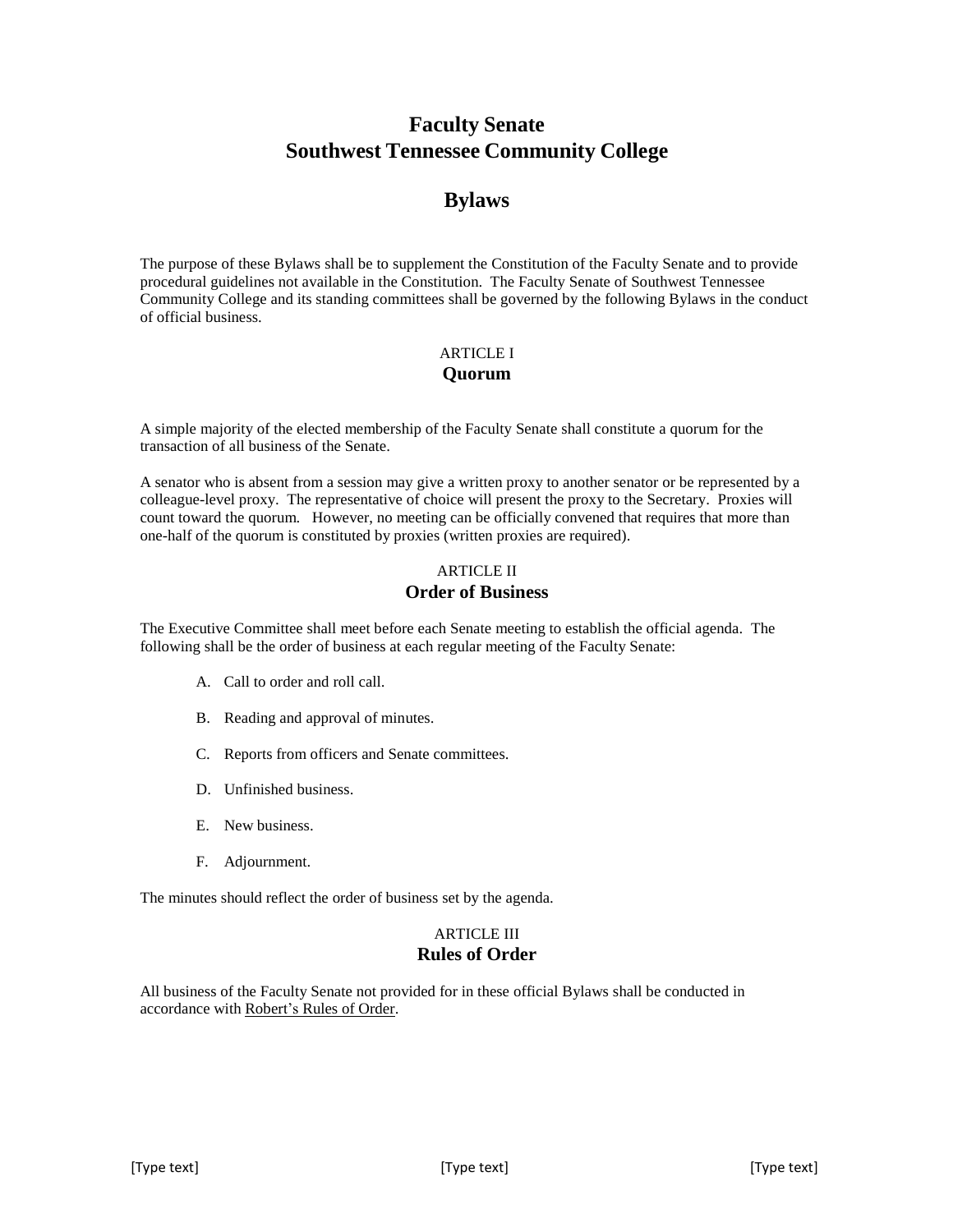# ARTICLE IV

# **Amendment Procedures**

# **A. Initiation**

The Bylaws may be altered by an initiatory procedure begun in either of the following ways:

- 1. By a petition signed by fifteen (15) full-time faculty members.
- 2. Through a proposal supported by one-third (1/3) of the Faculty Senate members.

# **B. Ratification**

Any amendments shall be adopted and ratified by a majority of the Faculty Senate members present in an official Senate meeting to be held no sooner than one week after the initiatory procedure has been completed.

# ARTICLE V **Faculty Senate Standing Committees**

The Senate shall establish committees to study and make reports on matters of concern to the college faculty. *Ad hoc* committees created by the Senate become committees of the Senate, receive their authority from the Senate, and shall report their findings and make recommendations to the Senate. Although the Senate Executive Committee appoints the faculty members who serve on the Senate committees, these committees receive their authority from the President of the College.

The Curriculum Committee and the Readmission Appeals Committee, which are college standing committees, report their recommendations concurrently to the SEC and to the Provost. The standing committees of the Senate report directly to the Senate.

Membership and Procedures

# **Membership**

Full-time faculty members who serve as part of the regular faculty at a level of department chair or below will be eligible to be appointed by the Senate Executive Committee (SEC) to serve on Senate committees. Committee chairs will be faculty members elected to the position by the committee. Initial committee meetings will be called by the President of the Faculty Senate or designee. Some committees may include non- faculty members, not to exceed the number specified in the Constitution (Article XII).

# Committee Meeting

Meetings of Senate committees will be open to all interested persons. Committee chairpersons shall send notification of all committee meetings, along with the agenda, to the President of the Faculty Senate, and the Provost.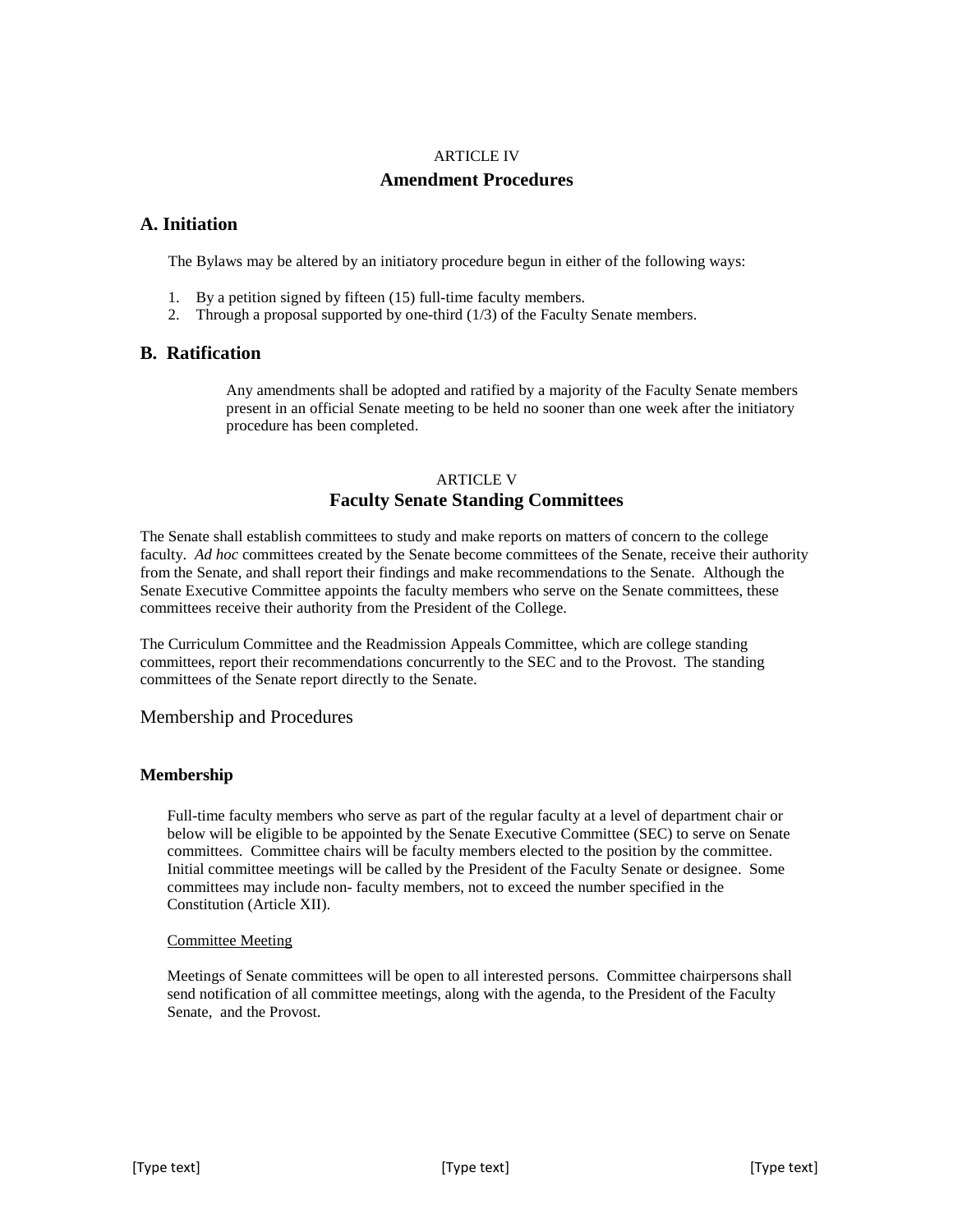### Quorum

A simple majority of the membership of the committee shall constitute a quorum for transacting business.

### Proxy

If a committee member cannot attend a committee meeting, then he/she should make arrangements to be represented by a colleague-level proxy. The chairperson of the committee will recognize the proxy upon receipt of a written authorization from the committee member.

#### Requests for Committee Action

Requests for committee action should be sent to the President of the Senate. The SEC will review each action request and, if necessary, forward the request to the appropriate committee.

This section should not be construed as in any way preventing a faculty committee from initiating inquiries, reports, and recommendations.

### Committee Action

Committee action shall be rendered by means of a vote of the committee members with a simple majority being sufficient to pass motions. Minority opinions and reports may be included as part of the materials to be forwarded to the next step in the chain of command. The chair of the committee will vote only in the event of a tie.

#### Committee Recommendations

All committee reports and recommendations to the President of the College or his/her designee will be channeled through the SEC. The SEC and other senators may attach supporting or unfavorable arguments to committee reports but may not alter the contents of the reports.

Exceptions to this rule are that recommendations of the Curriculum Committee and the Readmission Appeals Committee will be submitted concurrently to the SEC and the Provost.

### Minutes

The chairperson shall arrange to keep a written record of the transactions that occur during a committee meeting. Copies of the minutes and other appropriate documents shall be posted to the Senate Web site and sent to the membership of the committee, the President of the Faculty Senate, and the Provost.

#### Excused Absences

The chairperson of the Senate committee shall have the authority to grant excused absences to committee members. The chairperson may not remove or permanently excuse a committee member from service. Only the Senate President may alter the makeup of an established Senate committee.

### Annual Report

The committee chairperson will prepare an annual report for the SEC which will be forwarded to the Provost and to the President of the College. Copies of the report will also be distributed to the membership of the committee.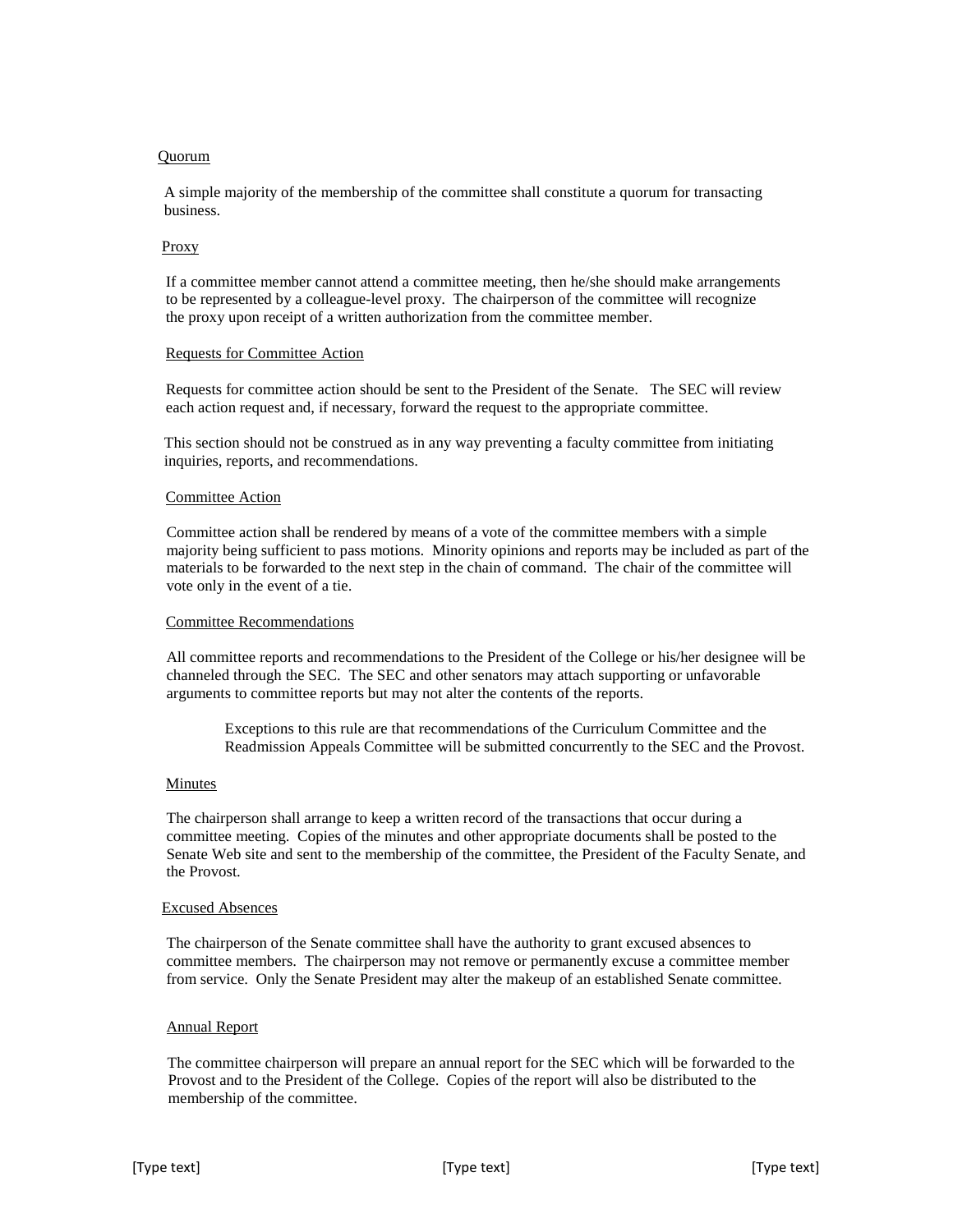# **A. Duties of the Senate Executive Committee**

**The Senate President cannot serve on other standing committees of the Senate.** The SEC shall have general supervision of Senate business between regular Senate sessions. The SEC shall have the power to act on behalf of the Senate. Such actions shall be reported to the Senate in writing as soon as possible after the SEC has acted. Actions taken by the SEC shall not conflict with actions taken by the Senate.

The Senate Executive Committee will usually meet as necessary to carry out the following duties:

- 1. Prepare the agenda for meetings of the Faculty Senate
- 2. Establish or eliminate special committees
- 3. Appoint faculty members to Faculty Senate committees and approve recommendations for student, staff, and student services members
- 4. Recommend the appointment of faculty members to administrative and college-wide Committees when appropriate
- 5. Receive and hear action requests/concerns from the faculty
- 6. Channel requests for action to appropriate committees
- 7. Monitor the progress of committee work and receive committee reports and recommendations before transmittal to the President and/or the Provost

# **Standing Committees of the Faculty Senate**

### **Senate Executive Committee**

Committee shall consist of the officers of the Senate.

### **Faculty Handbook Committee**

The membership of the Faculty Handbook Committee shall consist of no more than fifteen faculty members. The committee will have the total responsibility of reviewing and revising the Faculty Handbook, and submitting recommendations to the Faculty Senate of the necessary changes.

### **Academic Matters Committee**

The membership of the Committee on Academic Matters will consist of no more than fifteen faculty members, one student member, and one representative of the Provost.

This committee shall be concerned with academic policies and procedures, including but not necessarily limited to: college grades and marks; method of calculating student GPA; admission, retention, and attendance standards; procedures for the appeal **of** academic suspensions and dismissals; testing and other classroom activities, and the Southwest Library.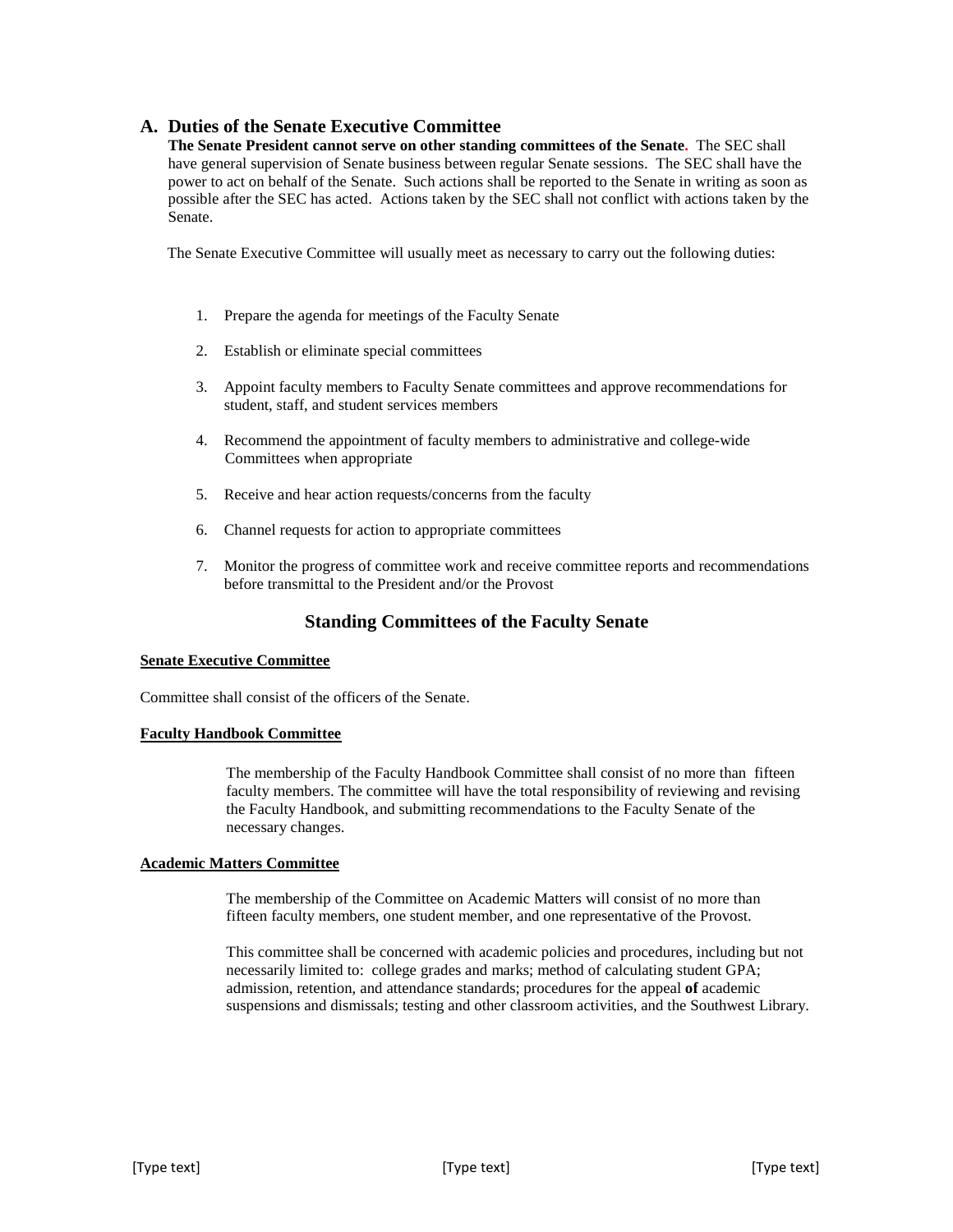#### **Faculty Development and Evaluation Committee**

The membership of the Committee on Faculty Development and Evaluation shall consist of no more than fifteen faculty members and one representative of the Provost.

This committee shall develop and recommend in-service training programs for faculty and encourage faculty participation in off-campus workshops. In addition, this committee shall deal with tools and procedures for faculty evaluation, consider faculty concerns arising from the use of evaluative tools and procedures, and recommend changes to the Provost. The committee will work with administrative officers and staff as necessary to expedite the business of the committee.

# **Faculty Welfare Committee**

The membership of the Faculty Welfare Committee shall consist of fifteen faculty members.

This committee shall initiate, address, and make appropriate recommendations relating to the improvement of faculty morale including, but not necessarily limited to academic freedom and responsibility, faculty salaries and other benefits, and faculty grievance procedures.

# **Grade Appeals Committee**

The membership of the Grades Appeals Committee shall consist of no more than fifteen*)* faculty members and one representative of the Provost.

The Grade Appeals Committee shall address student appeal of grades and the appeal process that is specified in Southwest Tennessee Community College Policy on Grade Appeals.

# Academic Advising Committee

The Faculty Advising Committee shall address the mission of advising for faculty, development of a mission statement, course catalog information for advising, course sequence for advising, peer advising parameters.

# **Election Committee**

The membership of the Election Committee shall consist of five faculty members. The Election Committee shall be chaired by the Vice-President of the Senate and include two members who are serving in their first Senate term and two members who are serving in their second Senate term. The Senate Executive Committee shall appoint the members of the Election Committee.

The Election Committee shall seek faculty candidates for divisional representatives of the Senate and conduct the election of these senators.

The Election Committee shall arrange for designated polling sites at each campus or teaching center and/or administer the online voting process.